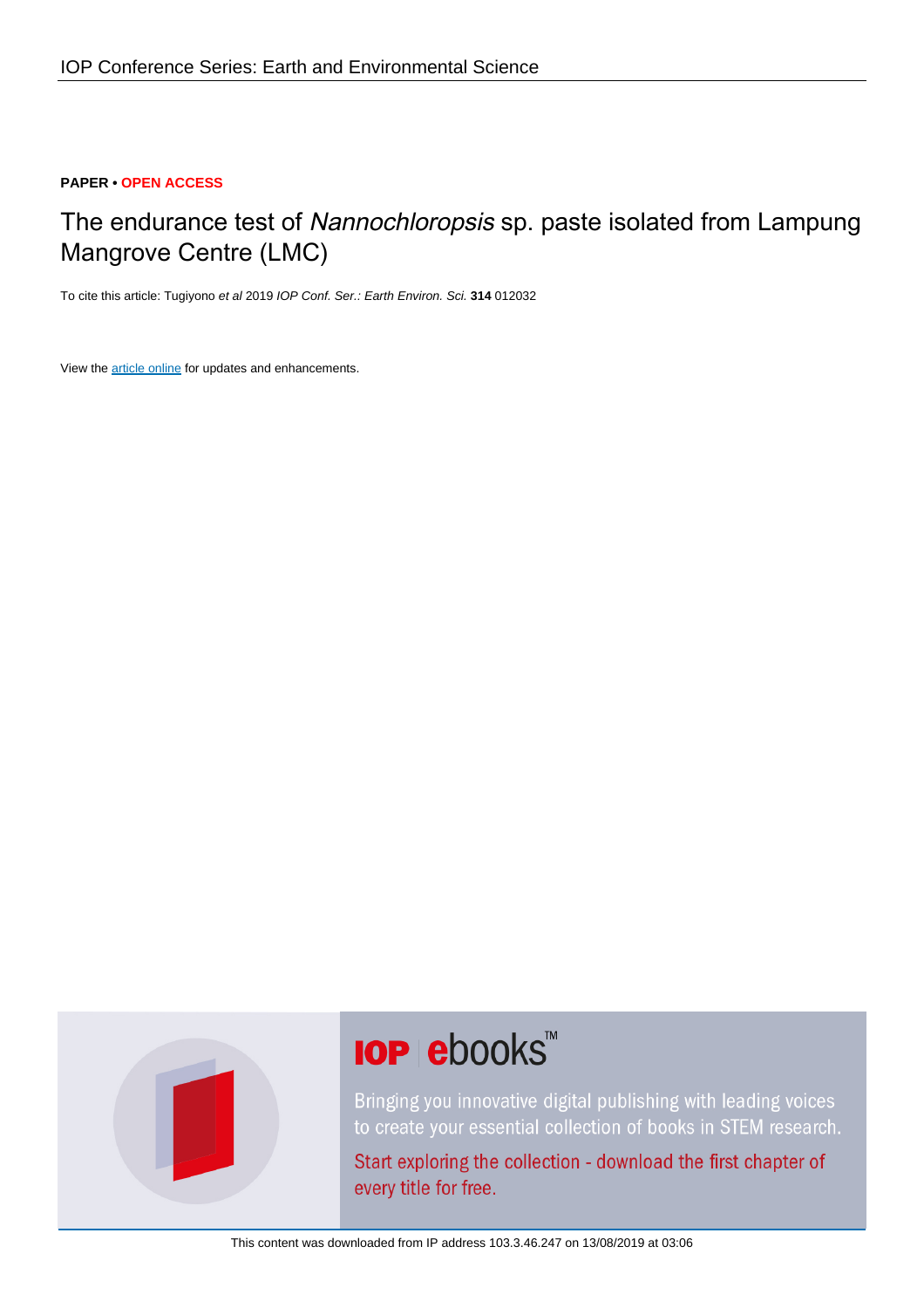# **The endurance test of** *Nannochloropsis* **sp. paste isolated from Lampung Mangrove Centre (LMC)**

**Tugiyono1,\* , Agus Setiawan<sup>2</sup> , Emy Rusyani<sup>3</sup> Suharso<sup>4</sup> , and Siti Nurjannah<sup>1</sup>**

<sup>1</sup>Departmet of Biology, Faculty of Mathematics and Natural Sciences University of Lampung, Indonesia

<sup>2</sup>Department of Forest Management, Faculty of Agriculture University of Lampung <sup>3</sup>Lampung Marine Culture Development Centre, Indonesia

<sup>4</sup>Departmet of Chemistry, Faculty of Mathematics and Natural Sciences University of Lampung, Indonesia

\*tugiyono.1964@fmipa.unila.ac.id

**Abstract**. *Nannochloropsis* sp. has been used as natural feed because it has high nutrition that is good for fish larva growth and development. However, the *Nannochloropsis* sp. availability continually is in insufficient amount and this often becomes a problem in culturing because this is difficult to culture in mass volume. The objective of this research was to make *Nannochloropsis* sp. paste and to test the paste quality based on the life endurance of *Nannochloropsis* sp. cells from isolate of Lampung Mangrove Centre in intermediate scale culture by using different fertilizer combination and NaOH doses. This research used factorial completely randomized design with two treatments and three repetitions. The first treatment was administration of agricultural fertilizer combination of (P) urea 40 ppm, ZA 20 ppm, and TSP 5 ppm, and Conway (C) technical fertilizer as control. The second treatment is the administration of NaOH doses of: 100 ppm, 125 ppm, 150 ppm, and 175 ppm. Data were analyzed by using One Way Analysis of Variance (ANOVA), and Least Significant Difference test with  $\alpha = 0.05$  was performed whenever any significant difference was found. The research result showed that *Nannochloropsis* sp. paste from isolate of Lampung Mangrove Centre had highest life endurance level with Conwy technical fertilizer and dose of NaOH 100 ppm with population density of  $1806666667$  x  $10<sup>4</sup>$  cell/mL.

#### **1. Introduction**

Based on Decree of East Lampung regent No.660/305/04/SK/2005/1546/J. 26/KL/2005 in 10 May 2005, Lampung Mangrove Centre is one of mangrove ecosystems in Lampung province, and it is located in Margasari village of Labuhan Maringgai sub district in East Lampung district with 700 Ha area width [1] (monography of Margasari village, 2005). Lampung Mangrove Centre as an ecosystem becomes one of feed sources for living creatures such as fish and shrimp larvae that contain of phytoplankton and zooplankton.

Currently, phytoplankton as a natural feed source is very needed in culturing, especially in fish hatchery activities. However, feed necessity often becomes a problem because this feed availability is often less than sufficient. There are two plankton kinds for natural feed; phytoplankton and zooplankton. Phytoplankton is the organism producing micro algae [2,3]. There are three kinds of

Content from this work may be used under the terms of the Creative Commons Attribution 3.0 licence. Any further distribution of this work must maintain attribution to the author(s) and the title of the work, journal citation and DOI. Published under licence by IOP Publishing Ltd 1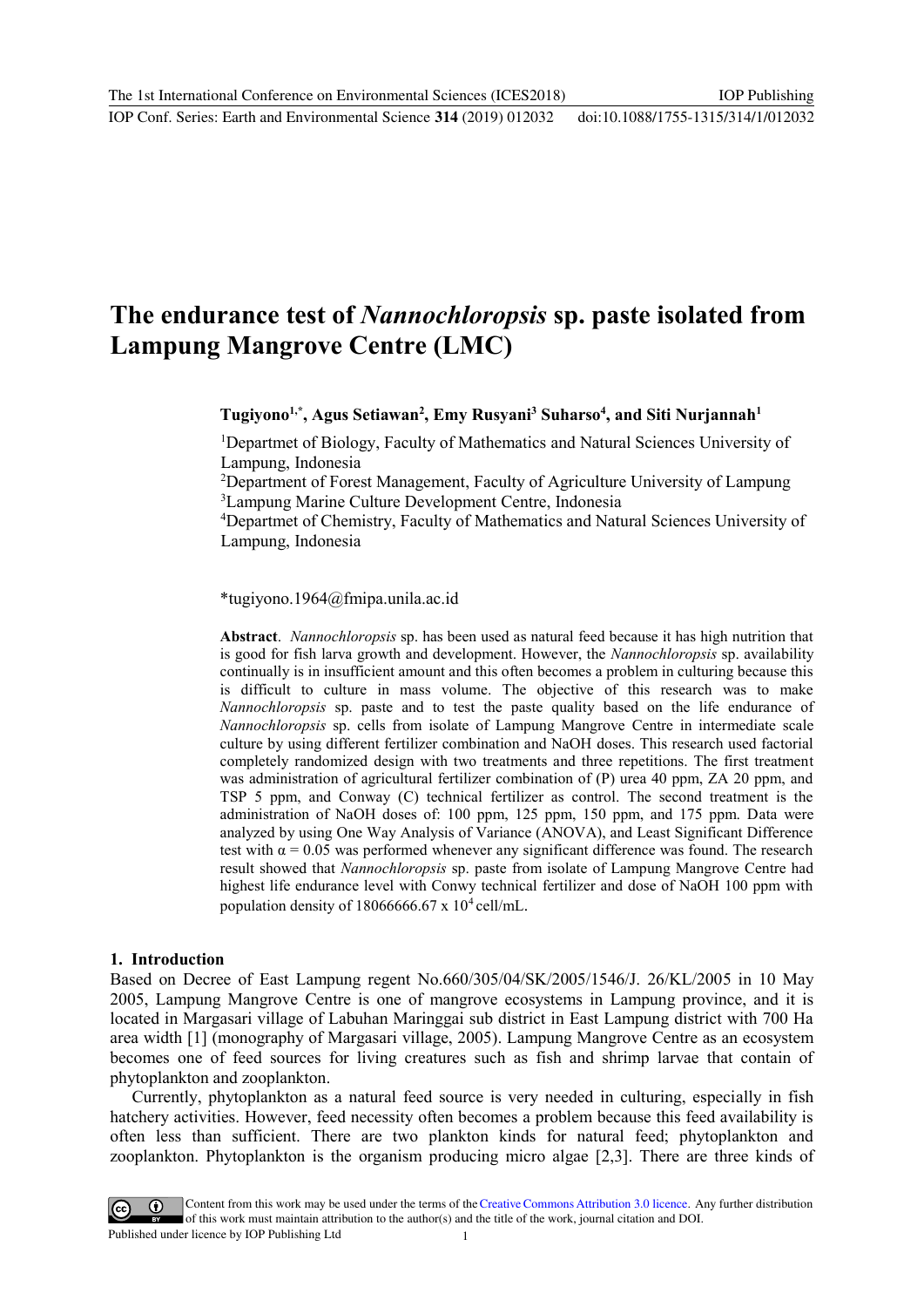phytoplankton most often found in Lampung Mangrove Centre water for fish feed; *Nannochloropsis*  sp*. Tetraselmis* sp. and *Nitzchia* sp. [4].

*Nannochloropsis* sp*.* has been used for natural feed because it has high nutrition that is good for fish and shrimp larva growth and development, and in addition, this micro alga is easy to grow in varying environment conditions [5]. The *Nannochloropsis* sp. availability in continual manner often becomes a problem in culturing, because of environmental change factors and less sunrays in rainy season, so that *Nannochloropsis* sp. is difficult to be mass cultured [6].

The effort to provide phytoplankton population is performed by producing *Nannochloropsis* sp. paste. This paste making is a practical way to provide natural feed stock. The paste making is performed by precipitating *Nannochloropsis* sp. by adding NaOH in culturing media, so that pH value in water can improve [7,8]. Therefore, a research concerning paste making by using fertilizer and NaOH with different doses with an objective to find out the life endurance of *Nannochloropsis* sp. isolate from Lampung Mangrove Centre was performed.

#### **2. Research method**

This research was conducted from August to November 2018 in zooplankton laboratory of Living Feed Division, in Ocean Fishery Culture Office in Lampung, located in Jalan Yos Sudarso, in Hanura village of Teluk Pandan sub district, Pesawaran district, Lampung province.

Equipment to use in this research included aquarium, aquarium jar, table, droplet pipette, hemocytometer, satin cloth, microscope, glass cover, Erlenmeyer flask, measuring cup, scale, spatula, plastic spoon, plastic disc, beaker glass, plastic hose, hand counter, plastic funnel, filtering cloth, magnetic stirrer, plastic container, thermometer, DO meter, spectrophotometer, pH meter, and refractometer. Materials to use in this research included *Nannochloropsis* sp. seeds from Lampung Mangrove Centre, agricultural fertilizer (urea, ZA, TSP), Conwy technical fertilizer, Vitamin B12, NaOH, sterile sea water, vidone, citric acid, aquabidest, alcohol 70%, fresh water, disk washing detergent and chlorine solution.

This research used experimental method with factorial completely randomized design with two treatments and each treatment was repeated three times. The first treatment was 12 aquariums administered with combined agricultural fertilizer (P) or Urea 40 ppm, ZA 20 ppm, and TSP 5 ppm; and other 12 aquariums were administered with Conwy technical fertilizer (C) 1 ppm as control. The second treatment was administration of NaOH doses; 100 ppm, 125 ppm, 150 ppm, and 175 ppm.

Data obtained in this research were presented in tables and graphics. Data of cell density and cell daily growth rate of *Nannochloropsis* sp. isolate from Lampung Mangrove Centre were presented in tables and graphics and were analyzed by using descriptive analysis. Data analysis was done by using One Way Analysis of Variance (ANOVA) and Least Significant Difference test with 95% level ( $\alpha$  = 0.05) was conducted whenever any significant difference was found.

# *2.1. Preliminary research*

*2.1.1. Cluturing Nannochloropsis sp. Isolate from Lampung Mangrove Centre*. The culturing of *Nannochloropsis* sp*.* isolated from Lampung Mangrove Centre (LMC) was done in intermediate scale (semi-mass). Stages in culturing *Nannochloropsis* sp*.* were as follows: the *Nannochloropsis* sp*.* seeds from LMC was cultured by using Erlenmeyer flask that would be used in the intermediate scale culturing. The *Nannochloropsis* sp*.* seeds were removed into intermediate scale by using 1000 liter volume aquarium. The seeds of *Nannochloropsis* sp*.* from LMC was cultured in the aquarium and recultured again up to 24 aquariums. The seeds of *Nannochloropsis* sp*.* from LMC were removed from aquarium into one container of 1 m<sup>3</sup> and harvested. The initial density of *Nannochloropsis* sp. seeds were counted by using hemocytometer. The initial seed density for spreading and volume of sea water in each aquarium were calculated by using the following formula [9]:

$$
V1 \times N1 = V2 \times N2 \tag{1}
$$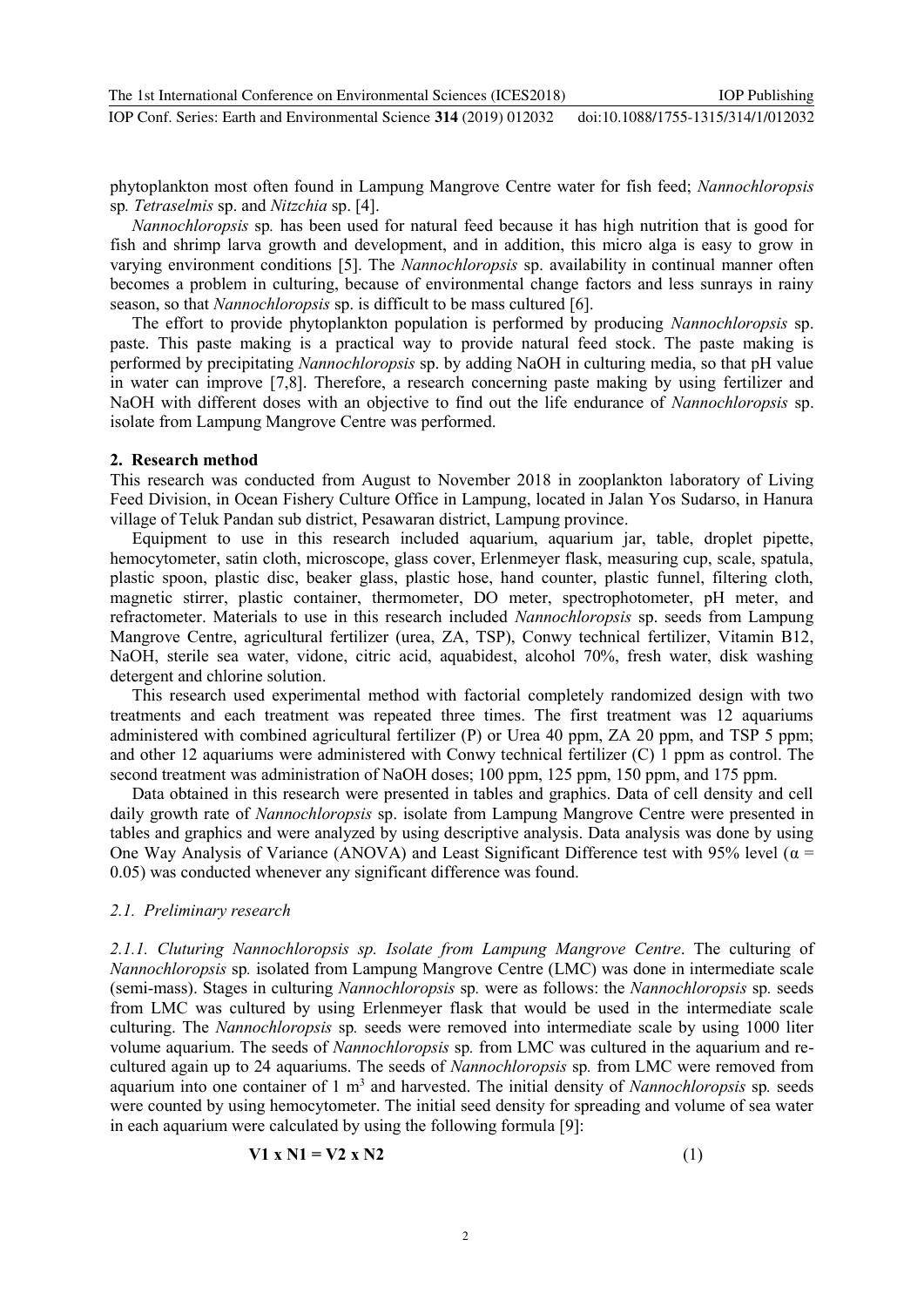IOP Conf. Series: Earth and Environmental Science **314** (2019) 012032 doi:10.1088/1755-1315/314/1/012032

Note:

 $V1$  = seed volume for initial spreading (mL)

V2 = desired volume of *Nannochloropsis* sp. culture media (mL)

- N1 = seed density / stock of *Nannochloropsis* sp. (cell/mL)
- N2 = desired seed density of *Nannochloropsis* sp. from LMC (cell/mL)

24 aquariums were filed with sterile sea water and Conwy technical fertilizer was administered into 12 aquariums and agricultural fertilizer (urea, ZA, and TSP) was administered into other 12 aquariums. Testing for measuring salinity, temperature, DO, and light intensity were performed. Water quality test was performed in the beginning and at the end of treatment. Water quality testing was performed in water quality laboratory in Ocean Fishery Culture Office in Lampung. The measurements were performed to measure: nitrite, nitrate, phosphate, ammoniac, and pH. Cell density of *Nannochloropsis* sp*.* from LMC in 24 aquariums were counted

*2.1.2. Nannochloropsis sp. Paste Making.* Stages in *Nannochloropsis* sp*.* paste making were as follows. NaOH doses were weighed; 100 ppm, 125 ppm, 150 ppm and 175 ppm. NaOH was dissolved in the bottle and then poured into aquariums containing *Nannochloropsis* sp. from LMC. The aquarium content was stirred up slowly until homogenous and it was helped with aeration for precipitating process. The aquariums were covered with tarpaulin to prevent sunrays and then left aside for 24 hours. After 24 hours, the *Nannochloropsis* sp. was harvested by filtering it. Precipitated deposit of *Nannochloropsis* sp. was removed from aquarium into filtering container for 24 hours to obtain *Nannochloropsis* sp. paste that was free from water. The *Nannochloropsis* sp. paste was then entered into plastic bags and weighed for each bag, and then they were labelled according to NaOH doses.

# *2.2. Main Research*

Stages in the main research were as follows. Sterile sea water, 24 aquariums and *Nannochloropsis* sp. paste seeds from LMC in the preliminary research were prepared. 5% citric acid was weighed and dissolved into the sterile sea water. *Nannochloropsis* sp. paste seed was entered into a container and filtered by using filtering cloth and then dissolved by using sterile sea water. Each sample of *Nannochloropsis* sp. seed was administered with 5% citric acid concentration. 24 culture containers were arranged and randomized by using factorial completely randomized design with two treatments and each treatment was repeated three times. The containers were filled with sea water and aerated, given with agricultural fertilizer, Conwy fertilizer, and Vitamin B12 2 mL. measurements for salinity, temperature, DO, and light intensity were performed. Water quality test was performed in the beginning and at the end of treatment. Containers were covered with covered with aluminum foil to prevent evaporation and then cell density was counted every 24 hours.

# **3. Result and Discussion**

# *3.1. Nannochloropsis sp. Paste weight*

Data of *Nannochloropsis* sp. paste weight in each treatment can be seen in Figure 1.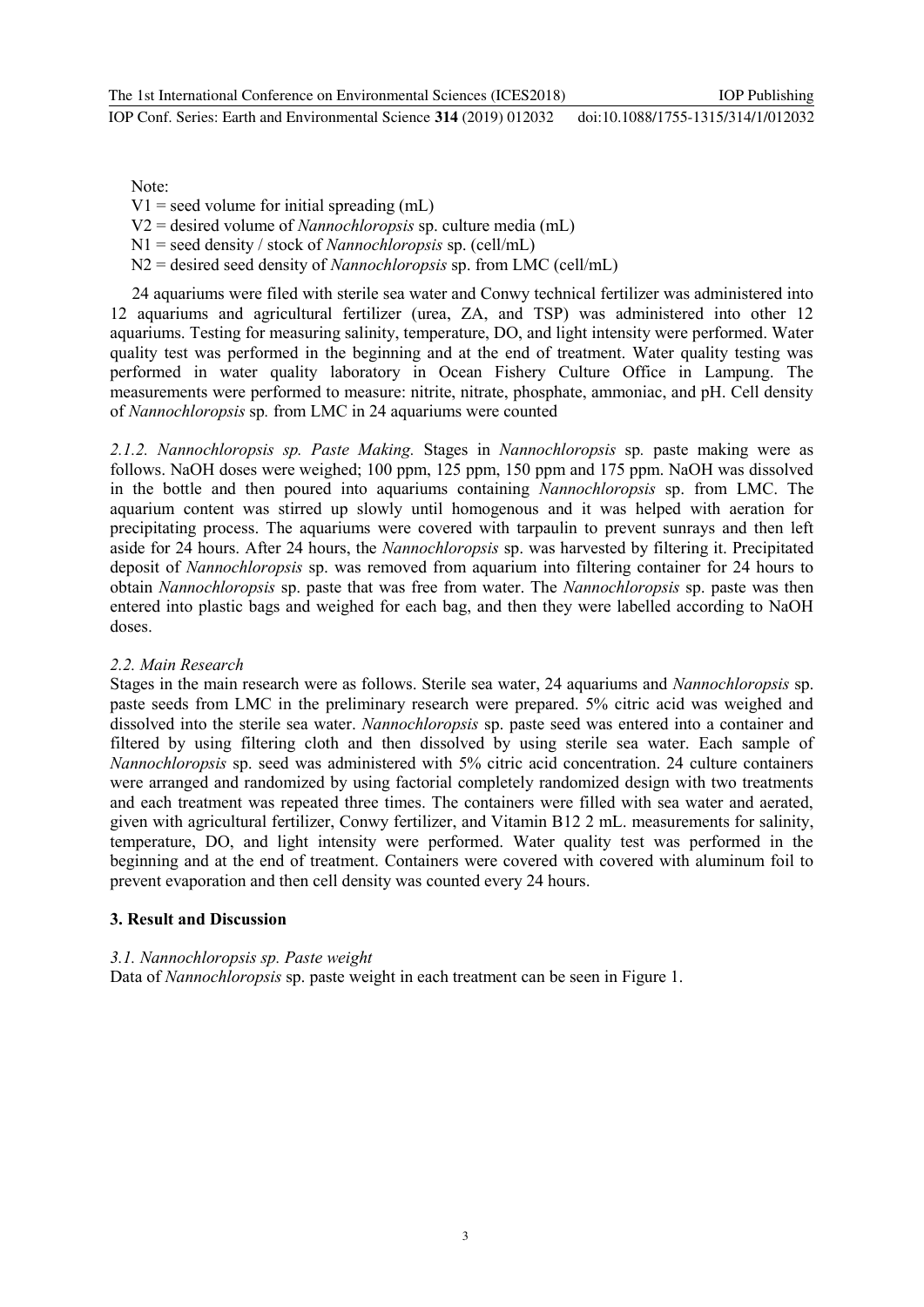IOP Conf. Series: Earth and Environmental Science **314** (2019) 012032 doi:10.1088/1755-1315/314/1/012032



**Figure 1.** Graphic of *Nannochloropsis* sp. paste in each treatment

Figure 1 above shows that the highest average of *Nannochloropsis* sp. paste weight in this research is produced by treatment of 175 ppm of C (286 grams).

Note:

100 PPM P = treatment of agricultural fertilizer and NaOH 100 ppm dose 100 PPM C = treatment of Conwy technical fertilizer and NaOH 100 ppm dose 125 PPM P = treatment of agricultural fertilizer and NaOH 125 ppm dose 125 PPM C = treatment of Conwy technical fertilizer and NaOH 125 ppm dose 150 PPM  $P =$  treatment of agricultural fertilizer and NaOH 150 ppm dose 150 PPM C = treatment of Conwy technical fertilizer and NaOH 150 ppm dose 175 PPM P = treatment of agricultural fertilizer and NaOH 175 ppm dose 175 PPM C = treatment of Conwy technical fertilizer and NaOH 175 ppm dose

#### *3.2. Nannochloropsis sp. population density*

In the endurance life test of paste of *Nannochloropsis* sp. isolate from Lampung Mangrove Centre (LMC) in the intermediate scale, culturing was performed for 5 research days and the population density was counted from 4 September to 8 September 2018 in every 24 hours. The research result shows that the highest *Nannochloropsis* sp. population density for each treatment is obtained in third day of research (Figure 2). The highest average population density is in treatment 10 ppm of C with population density of 18066666.67 x  $10^4$  cell/mL, then followed by treatment 125 ppm of P with population density of 17950000.00 x 10<sup>4</sup> cell/mL, treatment 125 ppm of C with population density of 16883333.33 x 10<sup>4</sup> cell/mL, treatment 150 ppm of P with population density of 14166666.67 x 10<sup>4</sup> cell/mL, treatment 100 ppm of P with population density of 13783333.33 x 10<sup>4</sup> cell/mL, treatment 150 ppm of C with population density of 12783333.33 x  $10<sup>4</sup>$  cell/mL and treatment 175 ppm of P with population density of 9516666.67 x  $10^4$  cell/mL, and the lowest is in treatment 175 ppm of C with population density of 8233333.33 x  $10^4$  cell/mL.



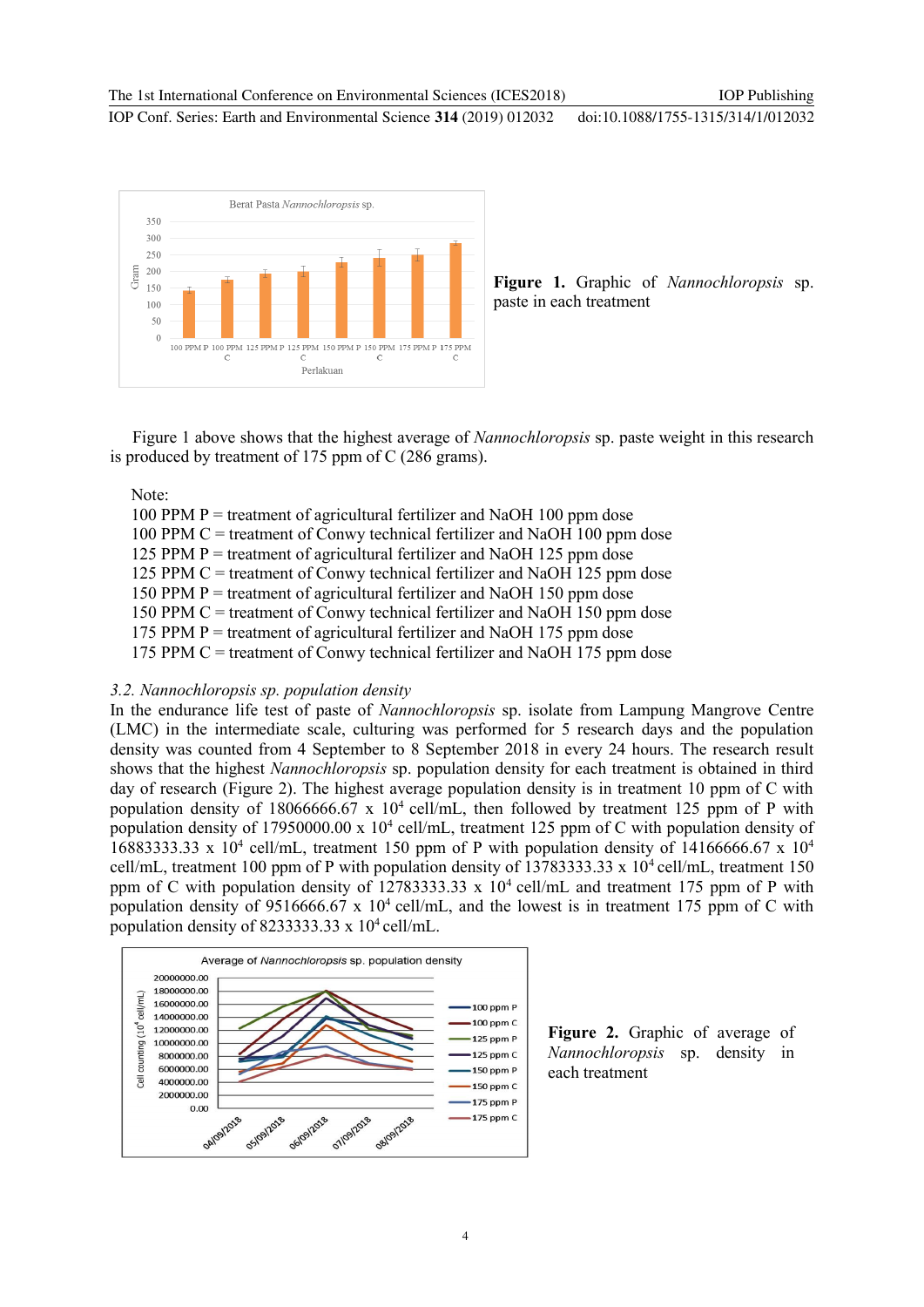note:

100 ppm  $P =$  treatment of agricultural fertilizer and NaOH 100 ppm dose

100 ppm  $C =$  treatment of Conwy technical fertilizer and NaOH 100 ppm dose

125 ppm  $P =$  treatment of agricultural fertilizer and NaOH 125 ppm dose

125ppm  $C$  = treatment of Conwy technical fertilizer and NaOH 125 ppm dose

150 ppm  $P =$  treatment of agricultural fertilizer and NaOH 150 ppm dose

150 ppm  $C$  = treatment of Conwy technical fertilizer and NaOH 150 ppm dose

175 ppm  $P =$  treatment of agricultural fertilizer and NaOH 175 ppm dose

175 ppm  $C$  = treatment of Conwy technical fertilizer and dosis NaOH 175 ppm dose

Graphic in Figure 2 shows that the first and second day of treatment show slow adaptation phase toward administration of combination of fertilizer and NaOH. It is suspected that the seeds underwent longer adaptation phase before coming into exponential phase. In addition, the adaptation phase went longer because extreme temperature in the first and second day of treatment that caused death some of cells while some others proceed to make adaptation by stopping cell splitting. [10] explain that too high sunrays intensity can inhibit phytoplankton growth rate. In addition, [11] also explains that *Nannochloropsis* sp. micro alga culture in optimal temperature shall produce good population development.

In the third day, the population density kept on increasing or entered the exponential phase where in this phase the *Nannochloropsis* sp. performed cell splitting and reached peak of population density or exponential phase. This can occur because nutrition and water quality of culture media are still supportable for the growth and cell splitting of *Nannochloropsis* sp. [12].

In the fourth dan fifth day of treatment, *Nannochloropsis* sp. growth underwent decrease, and it may occur because worsening water quality and nutrition runs out so that *Nannochloropsis* sp. cannot do more metabolism to support its growth. Cell population density decreases fastly because the death rate of phytoplankton is higher than its growth rate [13]. This was affirmed with color change in culture media into clear and *Nannochloropsis* sp. precipitation in the bottom of aquarium had sandy texture and was unable to dissolve again when being stirred up [14]. The graphic in Figure 2 does not show stationary phase, and it is suspected that the stationary phase occurred in less than 24 hours while observation of population density was performed in each 24 hours. Therefore, the stationary phase was unobservable and death phase was directly observed after exponential phase.

The graphic in Figure 2 above shows that the average cell life endurance of *Nannochloropsis* sp. isolate from Lampung mangrove Centre (LMC) that is able to produce highest average of 18066666.67 x 10<sup>4</sup> cell/mL population density is treatment 100 ppm of C, while the lowest is treatment 175 ppm of C with 8233333.33 x 10 <sup>4</sup>cell/mL population density.

# *3.3. Growth rate*

Data of *Nannochloropsis* sp. specific growth rate calculation result can be seen in Table 1. Table 1 shows that the highest *Nannochloropsis* sp. growth rate occurs in treatment 100 ppm of C with 0.15 cell/mL/day, and then followed by treatment 150 ppm of C with 0.14 cell/mL/day, treatment 175 ppm of C with 0.14 cell/mL/day, treatment 125 ppm of C with 0.13, treatment 175 ppm of P with 0.12 cell/mL/day, treatment 150 ppm of P with 0.11 cell/mL/day, treatment 100 ppm of P with 0.08 cell/mL/day, and the last treatment 125 ppm of P with 0.06 cell/mL/day.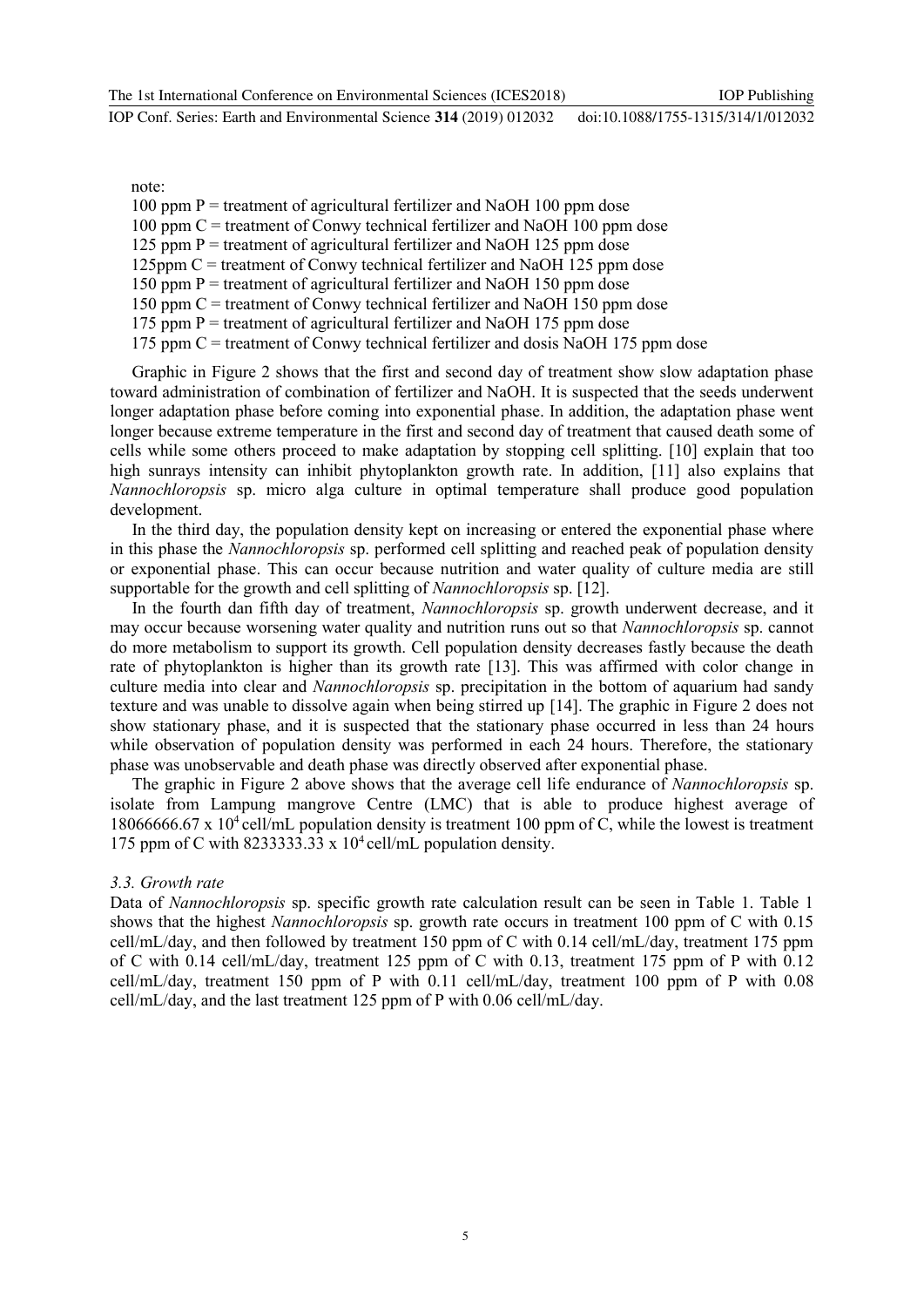| г сонн өснөө. Багагаас Бичноншонаг эскиес от т <i>е</i> отэт от <i>еоэе</i> |  | 001.10.1000/1722 1212/21 0101202 |
|-----------------------------------------------------------------------------|--|----------------------------------|
|                                                                             |  |                                  |
|                                                                             |  |                                  |

| <b>Treatments</b> | Specific growth rate (cell/mL/day)<br><i>Nannochloropsis</i> sp. (Mean $\pm$ Standar Eror) |
|-------------------|--------------------------------------------------------------------------------------------|
| $100$ ppm $P$     | $0.08 \pm 0.02^{\rm a}$                                                                    |
| $100$ ppm $C$     | $0.15 \pm 0.03^a$                                                                          |
| $125$ ppm $P$     | $0.06 \pm 0.02^a$                                                                          |
| $125$ ppm $C$     | $0.13 \pm 0.02^a$                                                                          |
| $150$ ppm $P$     | $0.11 \pm 0.02^a$                                                                          |
| $150$ ppm $C$     | $0.14 \pm 0.04^a$                                                                          |
| $175$ ppm $P$     | $0.12 \pm 0.02^a$                                                                          |
| 175 ppm $C$       | $0.14 \pm 0.05^{\rm a}$                                                                    |

**Table 1.** Average of *Nannochloropsis* sp. specific growth rate in each treatment

Note:

The same superscript letter in the same column states no significant difference at  $\alpha = 0.05$ 

#### Note:

100 ppm  $P =$  treatment with agricultural fertilizer and NaOH 100 ppm dose 100 ppm  $C =$  treatment with Conwy technical fertilizer and NaOH 100 ppm dose 125 ppm  $P =$  treatment with agricultural fertilizer and NaOH 125 ppm dose 125ppm  $C$  = treatment with Conwy technical fertilizer and NaOH 125 ppm dose 150 ppm  $P =$  treatment with agricultural fertilizer and NaOH 150 ppm dose 150 ppm  $C =$  treatment with Conwy technical fertilizer and NaOH 150 ppm dose 175 ppm  $P =$  treatment with agricultural fertilizer and NaOH 175 ppm dose 175 ppm  $C =$  treatment with Conwy technical fertilizer and NaOH 175 ppm dose

#### *3.4. Generation time*

Generation time is the time required by micro alga to split cell, from one cell into two cells [15]. The calculation for generation time of each treatment can be seen in Table 2.

| Treatments    | Generation time (hour) Nannochloropsis sp.<br>(Mean $\pm$ Standar Eror) |
|---------------|-------------------------------------------------------------------------|
| $100$ ppm $P$ | $11.75 \pm 2.64^{\circ}$                                                |
| $100$ ppm $C$ | $16.39 \pm 5.45^{\circ}$                                                |
| $125$ ppm $P$ | $7.68 \pm 2.41^{\circ}$                                                 |
| $125$ ppm C   | $6.37 \pm 1.08^{\text{a}}$                                              |
| $150$ ppm $P$ | $10.38 \pm 2.75^{\circ}$                                                |
| $150$ ppm $C$ | $5.47 \pm 0.83^{\circ}$                                                 |
| $175$ ppm $P$ | $16.75 \pm 12.99^{\circ}$                                               |
| 175 ppm $C$   | $17.31 \pm 11.71^{\circ}$                                               |

**Table 2.** Average generation time of *Nannochloropsiss* sp. in each treatment

Note:

The same superscript letter in the same column states no significant difference at  $\alpha = 0.05$ 

100 ppm  $P =$  treatment with agricultural fertilizer and NaOH 100 ppm dose

100 ppm  $C$  = treatment with Conwy technical fertilizer and NaOH 100 ppm dose

125 ppm  $P =$  treatment with agricultural fertilizer and NaOH 125 ppm dose

125ppm C = treatment with Conwy technical fertilizer and NaOH 125 ppm dose

150 ppm  $P =$  treatment with agricultural fertilizer and NaOH 150 ppm dose

150 ppm  $C =$  treatment with Conwy technical fertilizer and NaOH 150 ppm dose

175 ppm  $P =$  treatment with agricultural fertilizer and NaOH 175 ppm dose

175 ppm  $C =$  treatment with Conwy technical fertilizer and NaOH 175 ppm dose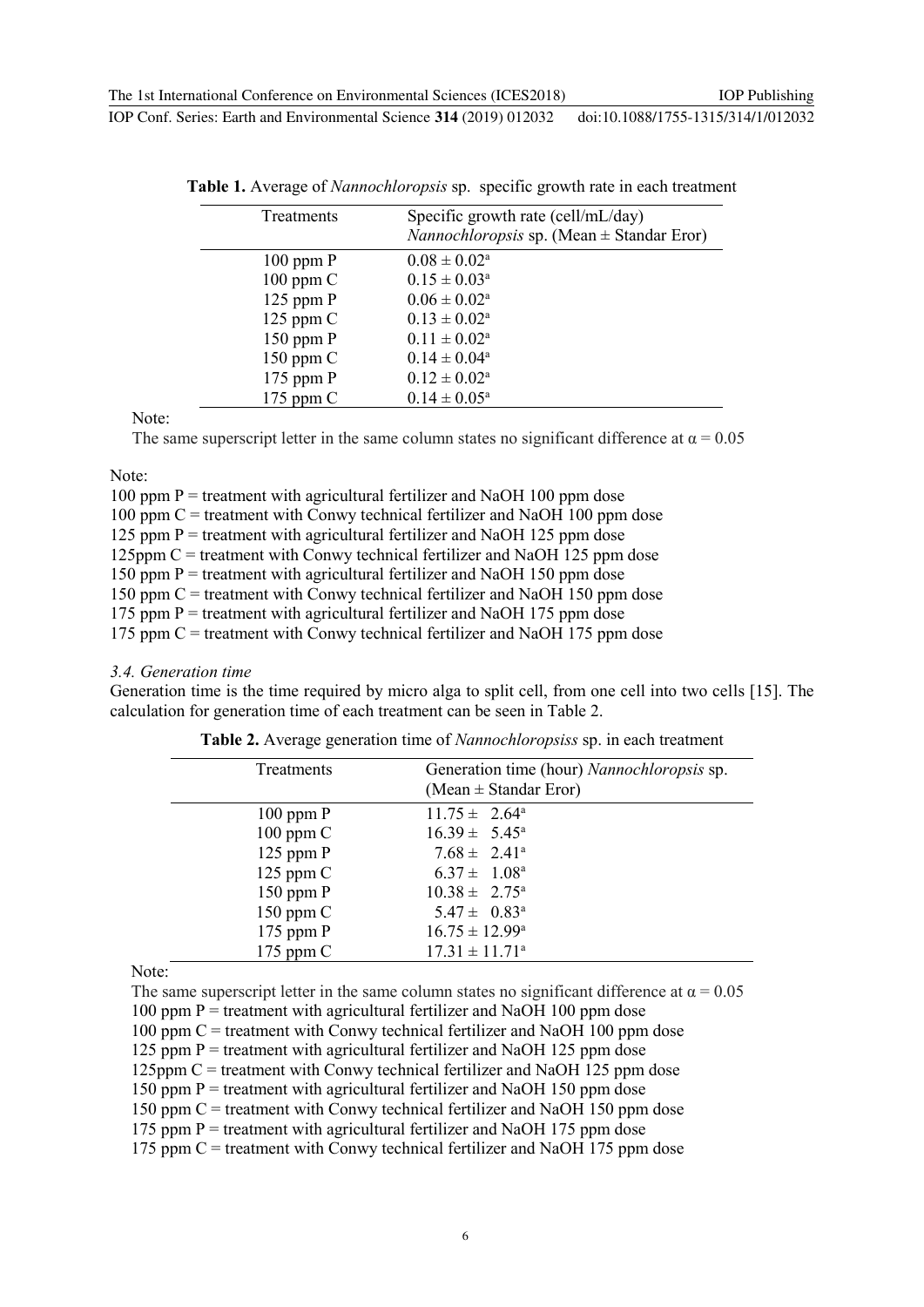The 1st International Conference on Environmental Sciences (ICES2018) IOP Conf. Series: Earth and Environmental Science **314** (2019) 012032 IOP Publishing doi:10.1088/1755-1315/314/1/012032

The fastest generation time is obtained by treatment 175 ppm of C (treatment with Conwy technical fertilizer and NaOH 175 ppm dose) that reaches 17.32. This indicates that the time required by one cell of *Nannochloropsis* sp. to split into two is 17.32 hours. The second fastest generation time is 16.75 hours by treatment 150 ppm of C, followed by 16.39 in treatment 125 ppm of P, 11.76 hours by treatment 100 ppm of P, 10.38 hours by treatment 100 ppm of C, 7.69 hours by 150 ppm of P, 6.37 hours by treatment 175 ppm of P, and the last 5.48 hours by treatment 150 ppm of P.

#### *3.5. Water quality*

Water quality data were measured in the beginning and in the end of *Nannochloropsis s*p. culturing. Measured parameters included temperature, DO, pH, salinity, light intensity, nitrite, nitrate, phosphate and ammoniac. Water quality data during the research are presented in attachment 5.

Water quality data indicated that parameters influencing the *Nannochloropsis s*p. growth were temperature, salinity, light intensity, DO, pH, and ammoniac [16,17].

Temperature is an important factor influencing micro alga growth. In this research, temperature change in media culture was influenced by light intensity. The optimal range of temperature for *Nannochloropsis sp.* micro alga is 25 – 35 °C [18]. The temperature measurement during the research showed 29 <sup>0</sup>C, so that this temperature level became one of *Nannochloropsis s*p. growth inhibitors.

According to [18], the optimal salinity range for *Nannochloropsis s*p. growth is 25-35%. The salinity during research was 28%. It means that the salinity during the research is still proper for optimal growth of *Nannochloropsis s*p., and shows that salinity does not become inhibitor factor.

According to [19], light is the main energy source for micro alga to do photosynthesis. In a water ecosystem, micro alga can do assimilation process of organic materials provided that light necessity is fulfilled properly. Optimal light intensity for *Nannochloropsis s*p. micro alga growth is 2000-8000 lux. Too high light intensity can inhibit photosynthesis. Light intensity during this research was 9000 lux, and this was inconsistent with [19].

During the research, the pH value changes in culture media range 8.27-8.35, and these were still proper for the *Nannochloropsis s*p. growth, because it was in accordance with [16] suggesting that *Nannochloropsis s*p. could live in pH range of 8.0-9.5. In the condition of range pH 6-8 *Nannochloropsis s*p. and other microalgae generally can be applied as adsorbent for heavy metal ions [20,21,22,23,24,25,26].

#### **4. Conclusion**

Based on the research results, the research conclusions are as follows:

- 1. The treatment of Conwy technical fertilizer and NaOH 175 ppm dose produces the most paste.
- 2. The paste of *Nannochloropsis s*p. isolate from Lampung Mangrove Centre shows highest life endurance in treatment of Conwy technical fertilizer and NaOH 100 ppm dose with population density of  $1806666667$  x  $10<sup>4</sup>$  cell/mL.

# **Acknowledgements**

We thank to the Directorate of Research and Community Services, Directorate General of Higher Education (DIKTI), Ministry of Research, Technology and Higher Education of the Republic of Indonesia (Kemenristekdikti) for the research grant through the institutional national strategic grant scheme with the contract number:393/UN26.21/PN/2018. We also thank the Head of Lampung Marine Culture Development Centre for permitting this research.

# **References**

- [1] Monografi D M 2005 *Potensi Desa Margasari, Kecamatan Labuhan Maringgai* (Kabupaten Lampung Timur, Provinsi Lampung)
- [2] Fulk and Main 1991 Rotifer and Microalgae Culture System. *Proc. of a U.S. Asia Workshop* Honolulu Hawai
- [3] Tugiyono, Setiawan A, Rusyani E, Gustina E, and Suharso 2018 Combination of agriculture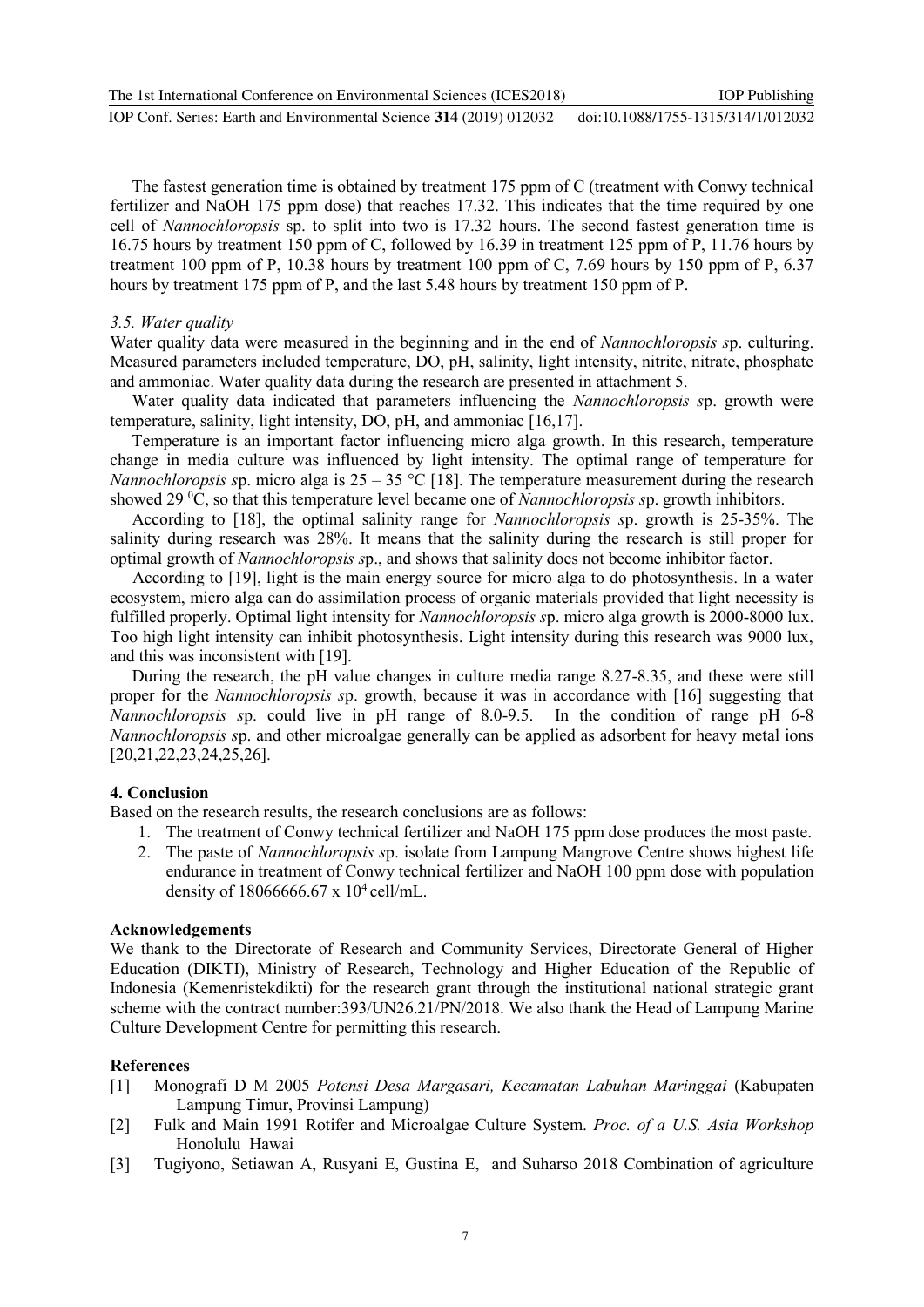IOP Conf. Series: Earth and Environmental Science **314** (2019) 012032 doi:10.1088/1755-1315/314/1/012032

fertilizer for intermediate cultivation of isolate Nannochloropsis sp. of the waters of Lampung Mangrove Centre as live feed *Asian J Agri & Biol* **6**(4) 587-593

- [4] Tugiyono, Master J, and Suharso 2017 Isolation and identification of phytoplankton from aquatic ecosystemsof Lampung Mangroves Centre (LMC) as biological feed. *Asian J. Agri & Biol* **5**(4) 188-194
- [5] Martosudarmo dan Wulani 1990 *Petunjuk Pemeliharaan Kultur Murni dan Massal Mikroalga* (Proyek Pengembangan Budidaya Udang Situbondo)
- [6] Muliono A 2004 Pengaruh Suhu dan Lama Penyimpanan Terhadap Kondisi Sel *Nannochloropsis* sp *Skripsi* (Bogor: Fakultas Perikanan dan Ilmu Kelautan IPB)
- [7] Kokarkin C Dan Kusnendar E 2000 Marine Microalgae Engineering With a Special Emphasis on *Chlorella* sp. and its Potensial Use in the Future *Proc. Int. Symp on Marine Biotechnology* Ancol Jakarta 29-31 Mei 2000 Jakarta.
- [8] Sukarni, Sudjito, Hamidi N, Yanuhar U, Wardana I N G, 2014 Potential and properties of marine microalgae Nannochloropsis oculata as biomas fuel feedstock *Int.J Energy Environ Eng* **5** 279-290
- [9] Villegas C T 1995 *Production Natural Food Organism* 9 (Philippines : Southeast Asian Fisheries Development Centre)
- [10] Hendersen-Seller B and Markland H R 1987 *Decaying lakes The origins and control of cultural eutropication* (Willey and Sons Chichester)
- [11] Ismi S 1996 Perkembangan Populasi Nannochloropsis oculata pada Suhu dan Salinitas yang Berbeda *J. Pendidikan Perikanan Indonesia* **2**(2) 71-75
- [12] Pujiono A E 2013 Pertumbuhan Tetraselmis chuii pada medium air laut dengan intensitas cahaya, lama penyinaran, dan jumlah inokulan yang berbeda pada skala laboratorium *Skripsi* (Jawa Timur : Universitas Jember)
- [13] Chan E C, Pelczar M J Jr and Krieg N R 1986 *Microbiology* (Singapura: McGraw-Hill Book Company)
- [14] Ayustama A L S and Sari E A W 2011 Proses Produksi Mikroalga dalam Photobioreaktor Mini Pond Secara Batch Untuk Bahan Bakar Biodesel *Artikel* (Jurusan Teknik KimiaFakultas Teknik Universitas Diponegoro)
- [15] Fardiaz S 1992 *Mikrobiologi Pangan* (Direktorat Jenderal Pendidikan Tinggi Pusat Antar Universitas IPB Bogor)
- [16] Taw N 1990 *Petunjuk Kultur Murni dan Massal Mikroalga* (Proyek Pengembangan Udang UNDP FAO)
- [17] Fogg G E 1987 *Algal Cultures and Phytoplankton Ecology* (London : The University of Wisconsin Press)
- [18] Isnansetyo A dan Kurniastuty 1995 *Teknik Kultur Fitoplankton dan Zooplankton* (Kanisius) (Yogyakarta)
- [19] Laven P and Sorgeloos P 1996 *Manual on The Production and Use of Live Food for Aquaculture* (Fisheries Technical Paper Rome)
- [20] Buhani, Musrifatun, Pratama D S, Suharso, Rinawati 2017 Modification of Chaetoceros sp. Biomass with Silica-Magnetite Coating and Adsorption Studies towards Cu (II) Ions in Single and Binary System *Asian J. Chem* **29**(12) 2734-2738
- [21] Buhani, Rinawati, Suharso, Yuliasari DP and Yuwono S D 2017 Removal of Ni (II), Cu(II), and Zn(II) Ions from Aqueous Solution Using Tetraselmis sp. Biomass Modified with Silica-Coated Magnetite Nanoparticles *Desal. Wat. Treat* **80** 203-213
- [22] Buhani and Suharso 2009 Immobilization of Nannochloropsis sp. Biomass by Sol-Gel Technique as Adsorbent of Metal Ion Cu (II) from Aqueous Solution *Asian J. Chem* **21**(5) 3799-3808
- [23] Buhani, Suharso and Satria H 2011 Hybridization of Nannochloropsis sp. Biomass-Silica through SolGel Process to Adsorb Cd (II) Ion from Aqueous Solutions *Eur. J. Sci. Res*. **51** (4) 467-476